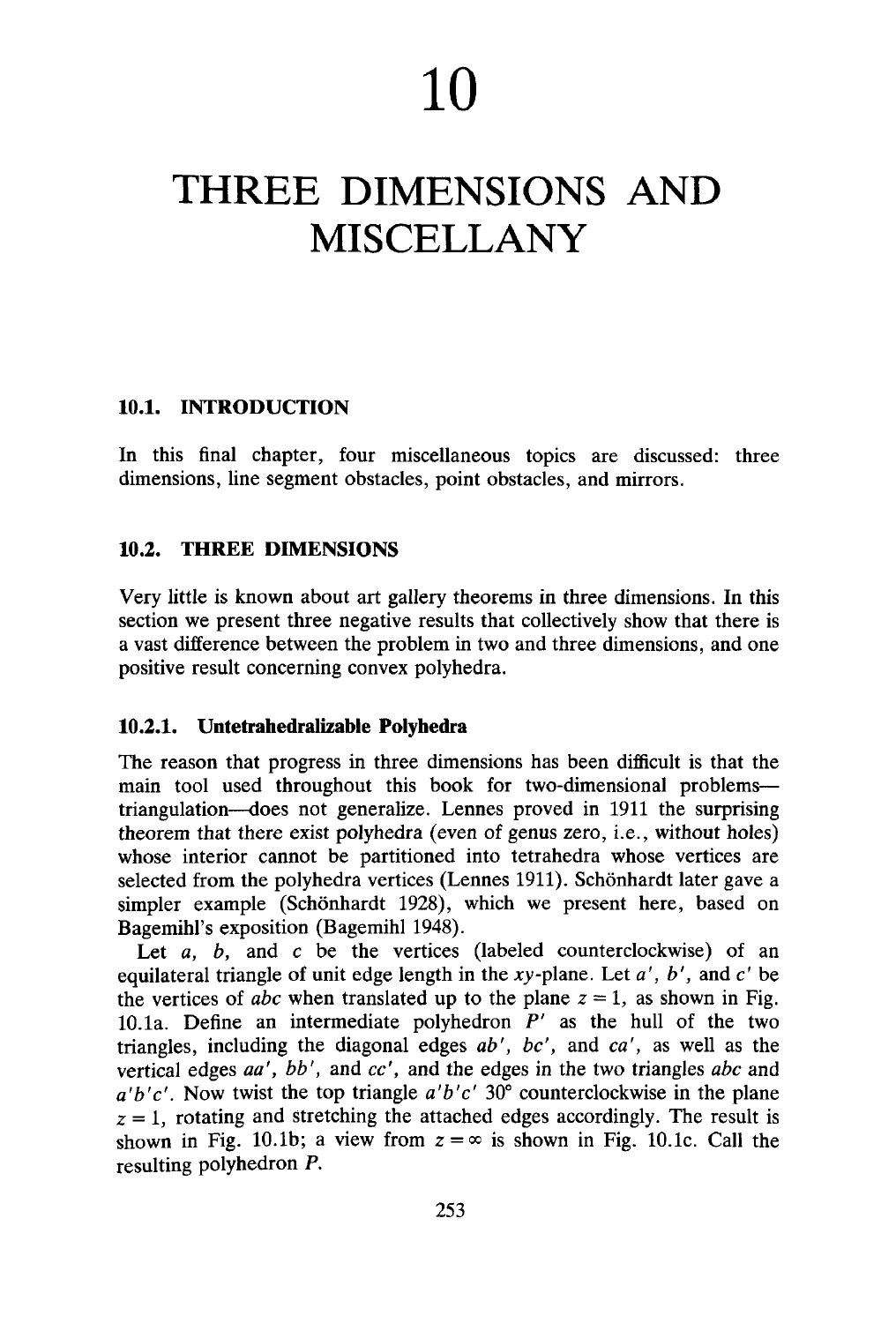

Fig. 10.1. Schönhardt's untetrahedralizable polyhedron, constructed by twisting the top of a triangular prism (a) by 30 $^{\circ}$ , producing (b), shown in top view (c); a twist of 60 $^{\circ}$  would cause face intersections (d).

First note that *P* is indeed a valid polyhedron: it would take a twist of 60° (shown in an overhead view in Fig. 10.Id) to "pinch off" the interior. Now we show that any tetrahedron whose vertices are selected from those of *P* includes points exterior to *P.* This is established with the help of two claims:

- (1) Every open segment whose endpoints are vertices of *P* but which is not an edge of *P,* is exterior to *P.*
- (2) Every triangle whose sides are edges of *P* is a face of *P.*

*P* has 6 vertices and 12 edges. Since  $\binom{6}{2}$  = 15, only three segments need be checked to verify claim (1): *ac', ba',* and *cb'.* All three are clearly seen to be exterior from Fig. 10.1c. Claim (2) can be checked at a single vertex, say *a,* as all have the same local connections. And indeed, it is the case that for every pair of edges of *P* incident to *a,* either a third edge of *P* forms a face of *P,* or there is no third edge of *P* forming a triangle.

Now, by claim (1), every edge of an interior tetrahedron *T* must be an edge of *P.* By claim (2), this means that every face of *T* is a face of *P.* But since *P* is a valid polyhedron, this implies that  $T = P$ , a contradiction to the fact that *P* has 6 vertices.

Schöhardt proved that this is the smallest example of an untetrahedralizable polyhedron. Bagemihl extended this example to construct a polyhedron of *n* vertices with the same properties for every  $n \ge 6$ . As far as I am aware there is no characterization of which polyhedra are tetrahedralizable. It seems likely that there is a nice art gallery theorem for tetrahedralizable polyhedra; this remains an area for future exploration.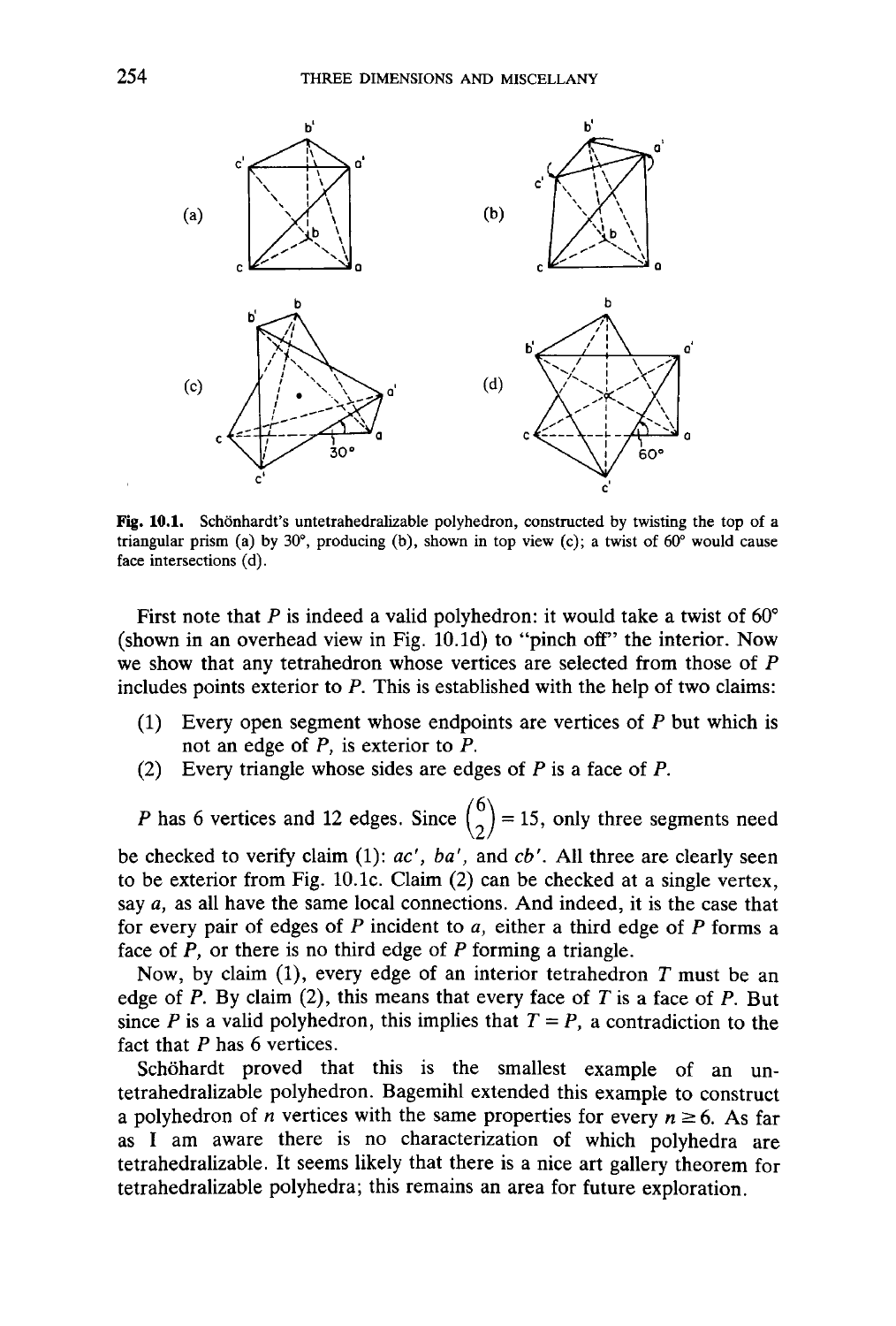# **10.2.2.**  $\Omega(n^{3/2})$  Guards Necessary

**It** seems almost obvious that guards posted at every vertex of a polyhedron cover the entire interior. But this would only be obvious if every polyhedron were tetrahedralizable. For then every tetrahedron would have a guard in a corner (in fact in all four corners), and the tetrahedra would cover the interior. In the absence of tetrahedralization, however, the "obviousness" of complete coverage is less clear. In fact, we describe in this section a polyhedron constructed by Seidel that has these two properties:

- (1) Guards placed at every vertex do *not* cover the interior.
- (2)  $\Omega(n^{3/2})$  guards are necessary, where *n* is the number of vertices.

The polyhedron that realizes these properties is orthogonal and of genus zero. It may be constructed as follows.

Start with a cube of side length *L.* On the front face mark squares of side length 1 in a regular  $k \times k$  array, with  $1 + \varepsilon$  separation between each row and column, where  $\varepsilon \ll 1$ , as illustrated in Fig. 10.2. Thus *L* should be chosen to be larger than  $(2 + \varepsilon)k$ . Attach a  $1 \times 1 \times (L - \varepsilon)$  rectangular box behind each square inside the cube, and remove the square on the front face. The result is a deep dent at each square that does not quite reach the back face of the cube. Apply the same procedure for the right face, and for the top face, staggering the  $k \times k$  arrays so that none of the box dents intersect. The resulting polyhedron has  $n = 8(3k^2 + 1)$  vertices.

Figure 10.3 shows a top-view cross section of the interior. Point *x* in the figure is confined inside a  $(1 + \varepsilon) \times (1 + \varepsilon) \times (1 + \varepsilon)$  cube bound by six box dents, two from each of three directions; *x* is at the center of this cube. This cube space is not closed, but has  $\frac{1}{2} \varepsilon$ -cracks along all 12 edges. Nevertheless, it should be clear that x is not visible from any vertex if  $\varepsilon$  is chosen to be much smaller than 1.

This establishes the first claimed property. The second claim follows by noting that there are  $(k-1)^3$  equivalent points x, no two of which are visible from the same point. Thus at least  $g = (k - 1)^3$  guards are necessary, and

$$
g = \approx (n/24)^{3/2} \approx n^{3/2}/118 = \Omega(n^{3/2}).
$$



Fig. 10.2. Exterior view of Seidel's polyhedron showing array of dents.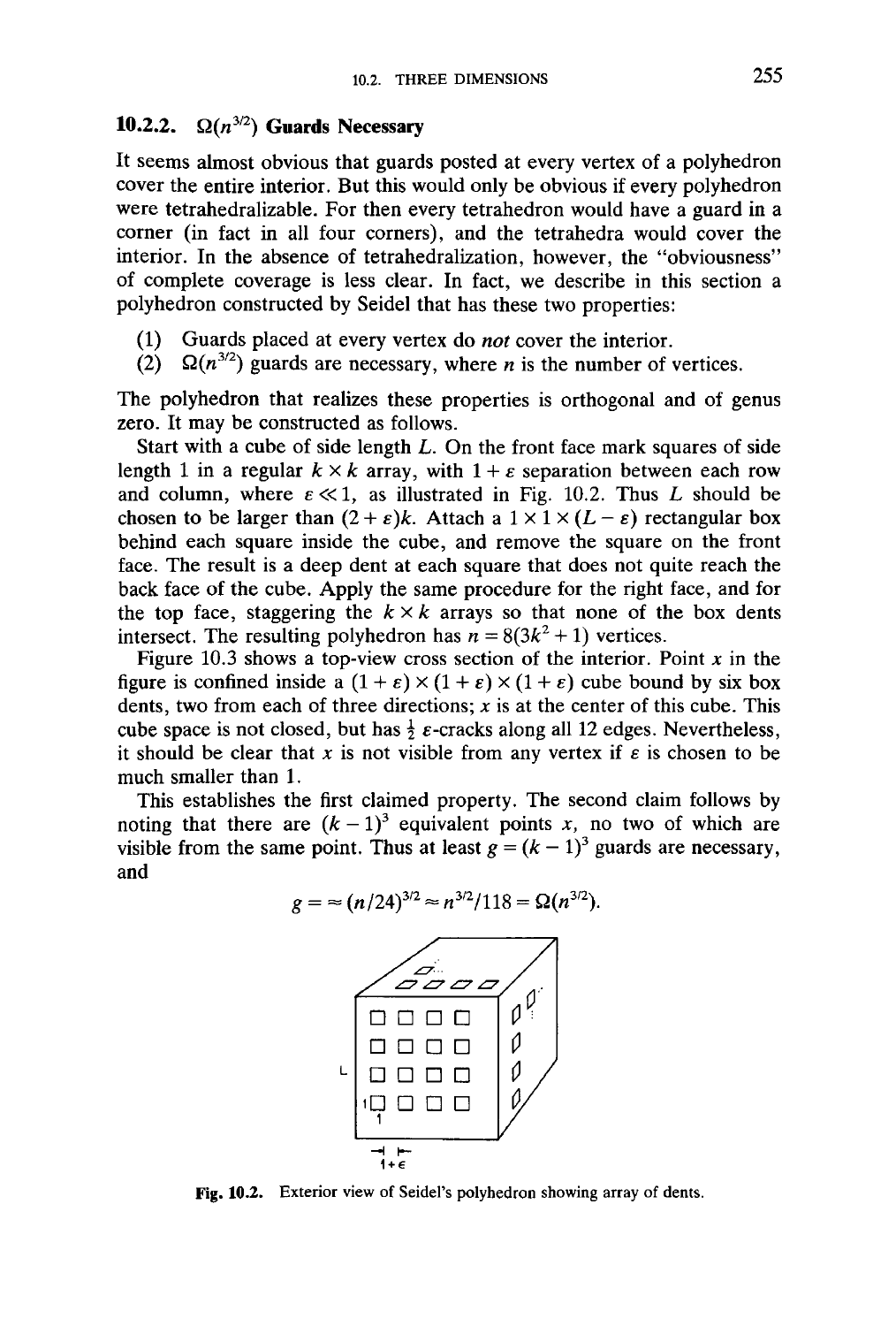

Fig. 10.3. Cross section of Seidel's polyhedron: point *x* is not visible to any vertex.

Note that the fact that a guard at each vertex does not suffice for coverage implies that Seidel's example is not tetrahedralizable. Finally, the example may be "turned inside-out" to establish the same bound for exterior visibility.

#### **10.2.3. Convex Partitions**

In the absence of tetrahedralization, it is natural to attempt to approach three-dimensional art gallery problems through convex partitions, which proved useful in two dimensions (Section 1.4). Our final negative result is that there are polyhedra that require  $\Omega(n^2)$  convex pieces in any convex partition of a polyhedron of *n* vertices. This result was established by Chazelle (1984), who also provided an algorithm that finds a partition into at most  $\frac{1}{2}r^2 + \frac{1}{2}r + 1$  convex pieces, where *r* is the number of reflex edges of the polyhedron, in  $O(nr^3)$  time. Chazelle's example may be constructed as follows.

Start with a cube aligned with orthogonal *xyz* coordinate axes. Cut *k* thin notches into the bottom face, parallel to the xz-plane. Similarly cut *k* notches into the top face, parallel to the vz-plane. The result is shown in Fig. 10.4 for  $k = 2$ . The two sets of notches do not quite meet. The top edges of the notches in the bottom face lie on the hyperbolic paraboloid  $z = xy$ , and the bottom edges of the notches in the top face lie on  $z = xy + \varepsilon$ , the same surface shifted up by  $\varepsilon$ , where  $\varepsilon \ll 1$ . A hyperbolic paraboloid can be generated by two sets of orthogonal lines (Thomas 1962),



Fig. 10.4. Any convex partition of Chazelle's polyhedron requires a quadratic number of pieces.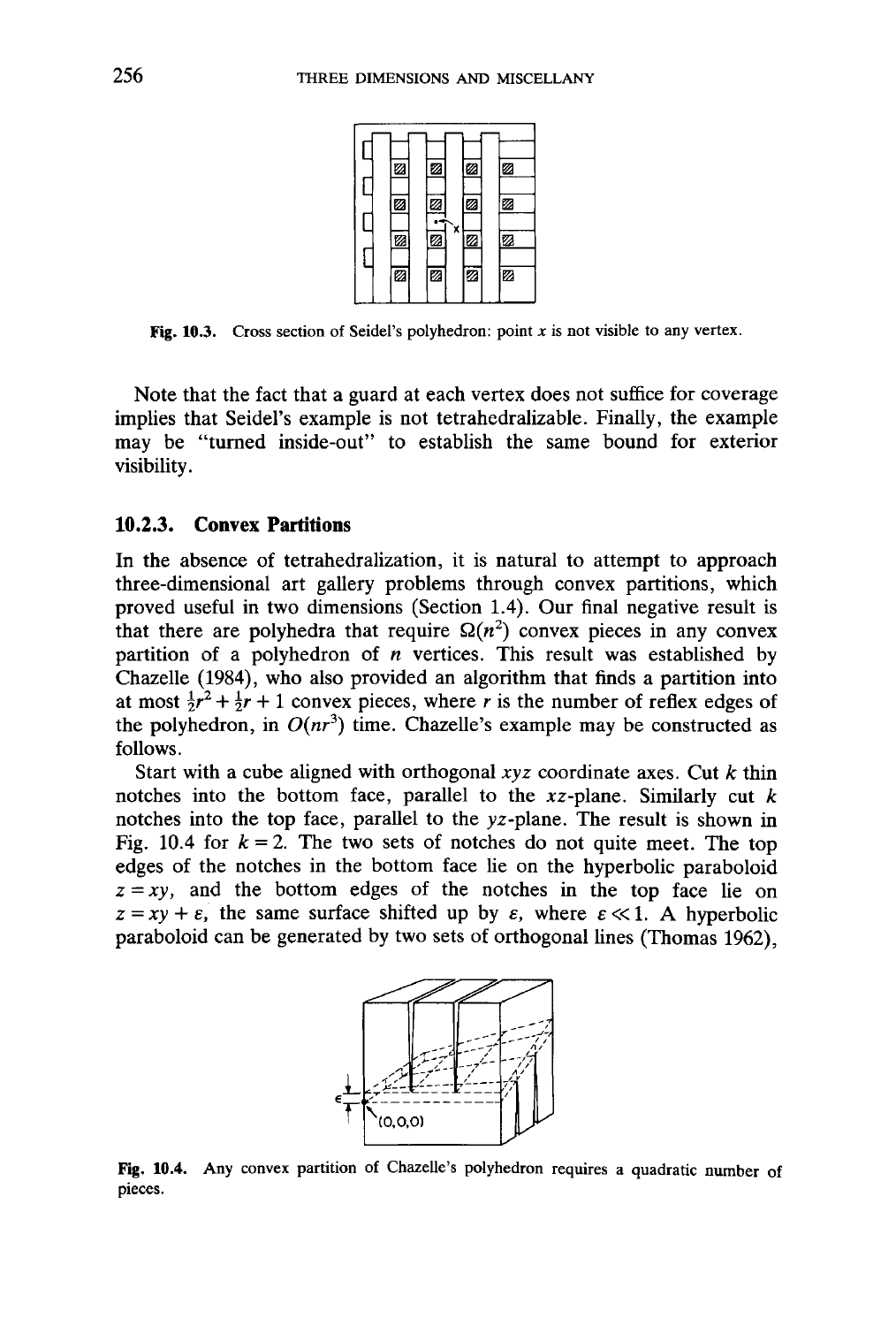so the edges can be chosen to lie on these surfaces. Chazelle proved that the intersection of the warped shape between the two hyperbolic paraboloids with any convex subset of the polyhedron can only have such a small volume that  $\Omega(n^2)$  pieces are necessary to make up the volume of the shape. His proof is long and difficult and will not be presented here. His conclusion is that at least  $n^2/66 = \Omega(n^2)$  convex pieces are necessary in any convex partition of the polyhedron just described.

# **10.2.4. Satellite Sentries**

The only non-trivial art gallery theorem known for three dimensions is for the very special case of exterior visibility for guards confined to the surface of a convex polyhedron. The equivalent problem in two dimensions is trivial: *\n/2]* boundary guards are *always* necessary and sufficient to guard the exterior of a convex polygon. But in three dimensions the situation is not as straightforward. First, there are several quantities that might serve as the basis for a theorem: *V, E,* and *F,* the number of vertices, edges, and faces of the polyhedron. It seems that *F* is the most natural measure, and we will use it in this section.

The theorem is obtained by using matchings in the graph of the dual of the polyhedron. We will need the following theorem of Nishizeki on the size of maximum matchings in planar graphs.

*LEMMA 10.1* [Nishizeki 1977]. If *G* is a connected planar graph of *n* nodes, with minimum vertex degree  $\delta \geq 3$ , and with connectivity  $\kappa \geq 2$ , then for all  $n \ge 14$ , the number of edges in a maximum matching of *G* is greater than or equal to  $\left[\frac{(n + 4)}{3}\right]$ , and for  $n < 14$ , the number of edges is  $\lfloor n/2 \rfloor$ .

Nishizeki obtained many similar results for different values of  $\delta$  and  $\kappa$ , all of which are best possible (Nishizeki and Baybars 1977; Nishizeki 1977). We will have occasion to use this powerful theorem in the next section as well.

We may now prove the art gallery theorem.

*THEOREM* 10.1 [Grünbaum and O'Rourke 1983].  $|(2F - 4)/3|$  vertex guards are sometimes necessary and always sufficient to see the exterior of a convex polyhedron of *F* faces, for  $F \ge 10$ .

# *Proof.*

*Necessity.* Let  $Q$  be any *simple* polyhedron of  $f$  faces, that is, having all vertices of degree 3. From Euler's formula  $v - e + f = 2$ , and  $2e = 3v$ , it follows that  $v = 2f - 4$ . From Q construct a polyhedron P by "truncating" all vertices of *Q,* that is, replace each vertex of *Q* by a small triangle so that none of the new triangles share common points. This procedure is illustrated in Fig. 10.5 when *Q* is a cube. *P* has  $F = f + v = 3f - 4$  faces. Each of the new triangular faces requires its own guard, so the total number required is at least  $v = 2f - 4$ . But  $[(2F-4)/3] = [(6f - 12)/3] = 2f - 4$ . This establishes necessity when  $F = 2 \mod 3$ , since  $3f - 4 = 2 \mod 3$ . The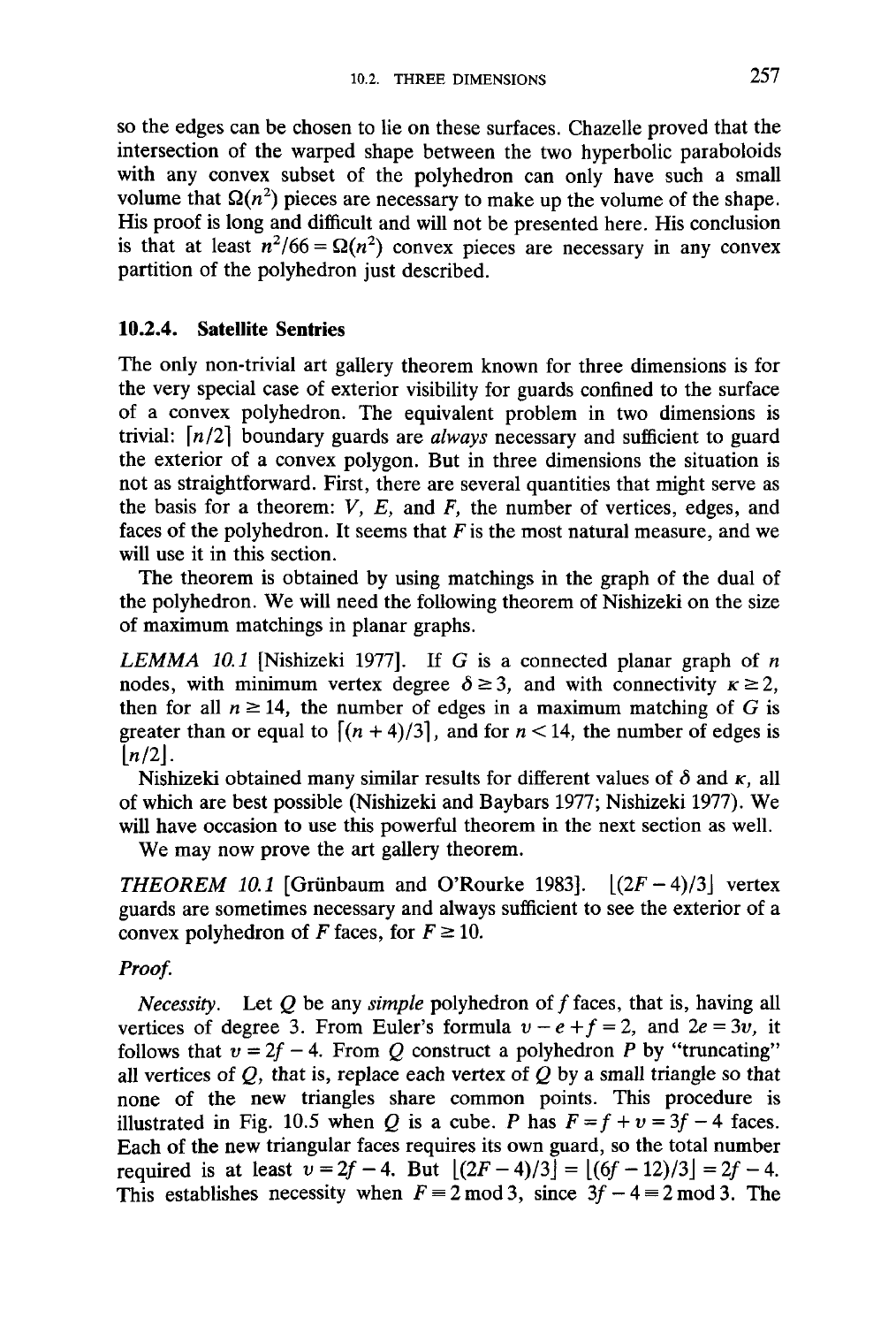

Fig. 10.5. The result of truncating a cube at every vertex.

other two cases (mod 3) can be shown as follows. If one of  $Q$ 's vertices is not cut off, then *P* has  $F = 3f - 5$  faces, and needs  $2f - 5 = |[2(3f - 5) - 4]/3|$  $= |(2F-4)/3|$  guards. If two of Q's vertices are not cut off, then P has  $F = 3f - 6$  faces, and needs  $2\bar{f} - 6 = [[2(3f - 6) - 4]/3] = [(2F - 4)/3]$ guards. Thus for all values of *F*, polyhedra exist that require  $\left[ (2F - 4)/3 \right]$ guards.

*Sufficiency.* Let *G* be the dual graph of the surface of the polyhedron *P; G* has *F* nodes. *G* is planar and its minimum vertex degree is three because each face of *P* must have at least three edges. A *polyhedral graph* is the graph determined by the vertices and edges of a convex polyhedron. *G* has connectivity of at least three since polyhedral graphs are 3-connected by Balinski's theorem (Griinbaum 1975), and *G* is polyhedral because it is the dual of a polyhedral graph. Therefore, Lemma 10.1 applies and shows that, for  $F \ge 14$ , there is a matching *M* in *G* of at least  $m = \frac{F(F + 4)}{3}$  edges. Now place a guard on one of the endpoints of the edge of *P* corresponding to each edge in the matching. This covers *2m* faces. Assign a separate guard to each of the  $F - 2m$  faces of P. The result is complete coverage with  $m + F - 2m = F - [(F + 4)/3]$  guards. This quantity is identical to  $[(2F-4)/3]$ . For  $F<14$ , there is a matching of  $m = |F/2|$  edges, which by the same argument leads to coverage with  $\lceil F/2 \rceil$  guards. For  $F \ge 10$ ,  $\lfloor F/2 \rfloor \leq \lfloor (2F - 4)/3 \rfloor$ . This establishes the theorem, then, for all  $F \geq 10$ .  $\Box$ 

The necessity holds for all  $F \geq 5$ , and although I suspect sufficiency also holds in the range  $5 \le F \le 9$ , I have not verified this yet.

#### **10.3. LINE SEGMENT OBSTACLES**

Throughout this book we have concentrated on polygons, but "art gallery-like" questions may be posed for other types of obstacles. In this section we prove an art gallery theorem for  $n$  non-intersecting line segments. Visibility is defined as follows: a guard at point  $x$  sees point  $y$  if the line segment *xy* does not *cross* the interior of any line segment obstacle; *xy* may be collinear with a segment, or touch one of its endpoints. Sufficiency follows easily using the same technique just employed for convex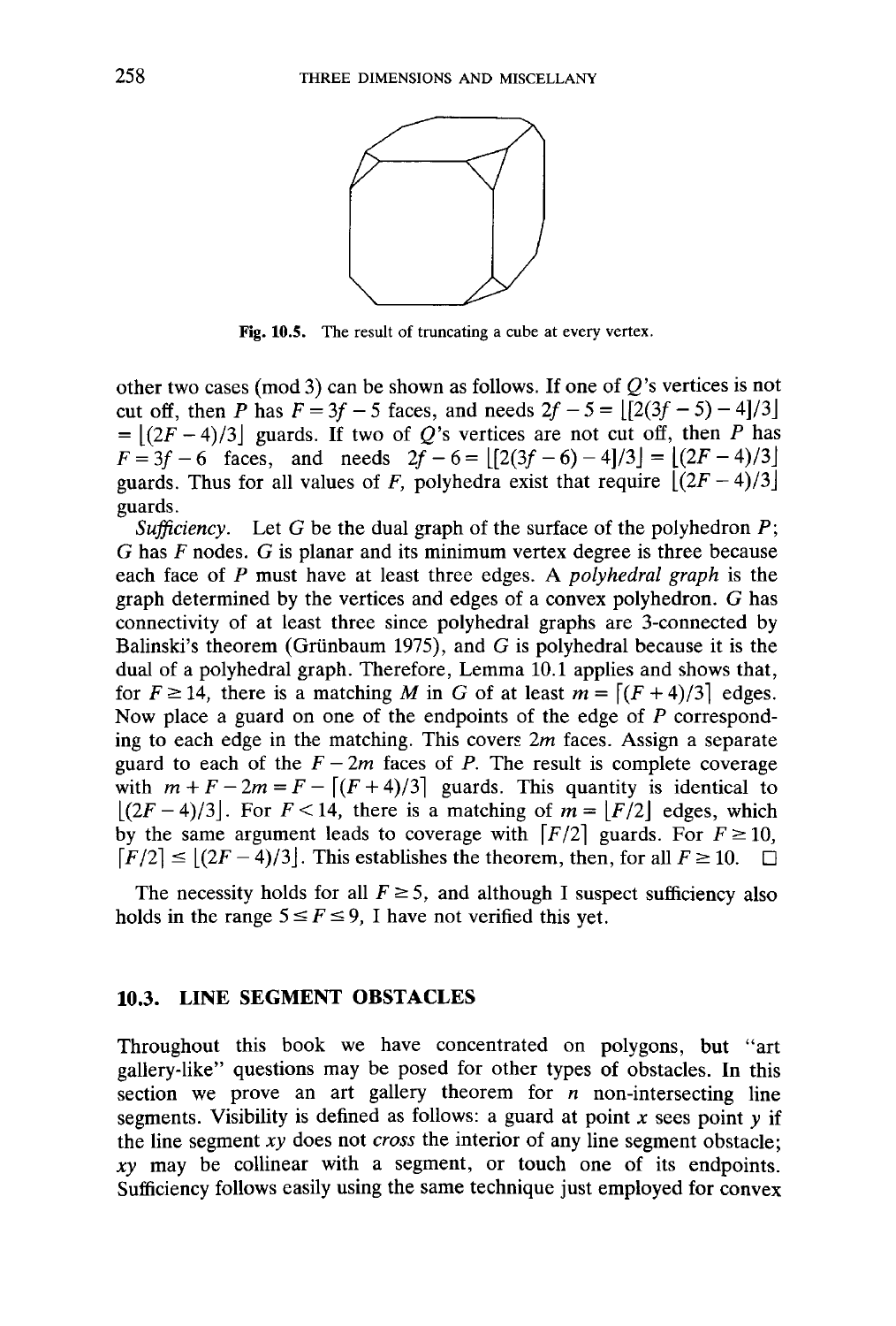polyhedra. Necessity is less obvious, but fortunately a counterexample to a hypothesis on the prison yard problem considered in Chapter 6 may be modified to yield the critical example.

**THEOREM** 10.2 [O'Rourke 1985].  $\lfloor 2n/3 \rfloor$  point guards are sometimes necessary and always sufficient to cover the plane in the presence of *n* line segment obstacles, where the guards may be positioned anywhere in the plane, under the following assumptions:

- (1) No two segments are parallel (and therefore none are collinear).
- (2) No three lines determined by segments intersect in a common point.

(3)  $n \ge 5$ .

#### *Proof.*

*Sufficiency.* Partition the plane into  $n + 1$  regions in a manner similar to that used in Sections 1.4 and 6.5.2 (see Lemma 6.5): extend each segment in both directions until it hits either another segment or a previous segment extension. The induced convex partition is dependent on the order in which the extensions are made, but it always has  $n+1$  regions by the noncollinearity assumption (1). Form a graph *G* from this partition as was done in Section 6.5.2, as follows. Associate a node of *G* with each convex region of the partition, and connect two nodes by an arc of *G* if their regions share a common boundary point. An example is shown in Fig. 10.6.

It is easy to see that assumption (2) ensures that *G* is a planar graph, and indeed a triangulation, since every face of *G* (except the exterior face) can be associated with the intersection of two segment lines, and a neighborhood of this intersection point touches three mutually adjacent regions, corresponding to a triangle in *G.* Without the non-degeneracy assumption, either *G* would not necessarily be a triangulation, or it would not necessarily



**Fig. 10.6.** A convex partition of the plane induced by a set of line segments (shown bold) and its dual graph.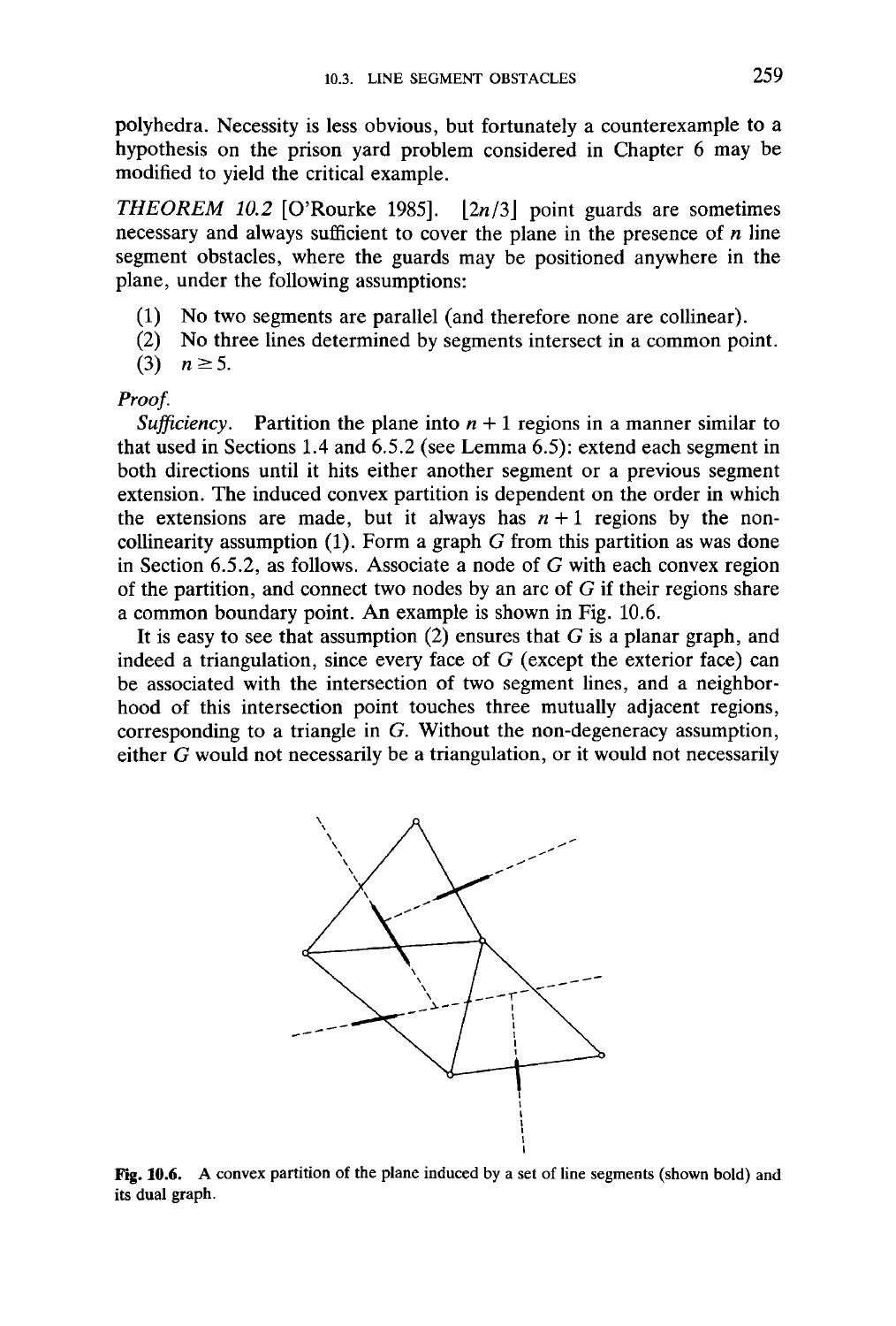

Fig. 10.7. If three segments (dashed) meet at a point, either dual graph is not a triangulation (a) or it is not necessarily planar (b).

be planar, depending on whether adjacency in G required a finite length of common boundary or just a common point, respectively (see Figs. 10.7a and 10.7b). Although these degeneracies are actually "in our favor," the proof is more straightforward if they are assumed not to occur.

We would like to apply Lemma 10.1 to *G,* which requires a minimum vertex degree  $\delta$  of 3. However, G may have  $\delta = 2$  as illustrated in Fig. 10.6. Since  $G$  is a triangulation graph, any nodes of degree 2 must be on the exterior face. Augment *G* to *G'* by adding a pseudo-node *p* adjacent to every node of *G* on the exterior face. Since *G* must have at least three nodes on its exterior face, *p* has degree three or more, and since *p* is connected to every degree 2 node of  $G$ ,  $G'$  has  $\delta \geq 3$ .

To show that *G'* is 2-connected, assume to the contrary that removal of one node disconnects  $G'$ . Let  $x$  be such an articulation point of  $G'$ . Then the convex region  $R$  associated with  $x$  must divide the plane into two parts that share no boundary points. But this is only achievable if *R* has parallel edges running to infinity in both directions, which is not possible by the non-parallel assumption (1).

Now apply Lemma 10.1 to the  $(n + 2)$ -node graph G', for  $n \ge 12$ , to obtain a matching *M* of  $m = \left\lfloor (n + 6)/3 \right\rfloor = \left\lfloor n/3 \right\rfloor + 2$  edges. Each edge of *M* not incident on *p* may be associated with a boundary point shared between two convex regions. Placing a guard at such a point clearly covers the two incident regions since they are convex. At most one edge of *M* may be incident to *p.* If there is such an edge, a guard may be used to cover the region associated with the other endpoint. Thus *m* guards associated with the matching edges cover at least  $2m - 1$  regions. Covering the remaining  $(n + 1) - (2m - 1)$  regions each with their own guard results in total coverage with

$$
m + (n + 1) - (2m - 1) = n - m + 2 = n - \lfloor n/3 \rfloor = \lfloor 2n/3 \rfloor
$$

guards. For  $n < 12$ , Lemma 10.1 guarantees a matching of size  $\left[\frac{n + 2}{2}\right]$  $= \lfloor n/2 \rfloor + 1$  edges, which by the same argument yields coverage with  $\lfloor n/2 \rfloor + 1$  guards. Since  $\lfloor n/2 \rfloor + 1 \leq \lfloor 2n/3 \rfloor$  for  $n \geq 5$ , sufficiency is established.

*Necessity.* Although experimentation with small values of *n* would lead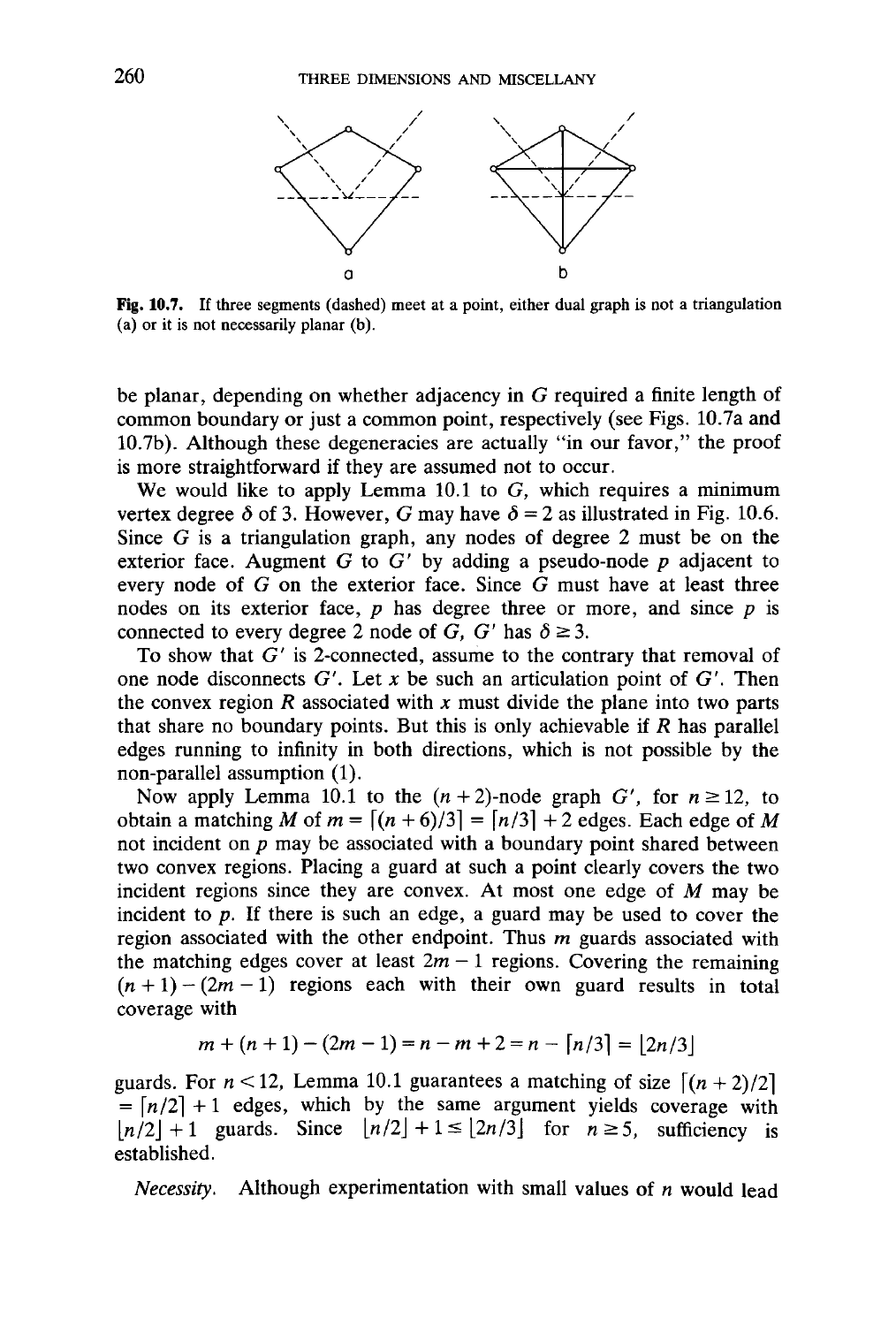

Fig. 10.8. A pattern of 12 line segments that require 7 point guards.

one to expect that at most  $\lfloor n/2 \rfloor$  guards are necessary, the dependence of the sufficiency proof on matching suggests examining graphs with no perfect matching. And indeed, Fig. 6.19, which we used as a counterexample to an approach to the prison yard problem, can be used to establish necessity. Consider the 12 segments and induced convex partition shown in Fig. 10.8. The 13 node dual graph has the property that removal of 6 nodes (solid in the figure) disconnects the graph into seven odd components. Moreover, coverage of three nodes with one guard leaves a graph of 10 nodes that has no perfect matching, because removal of 4 nodes disconnects the remainder into 6 odd components (Section 6.5.2). It is clear that each of the seven triangular regions corresponding to the disconnected nodes (open in the figure) requires their own guard. Since  $7 > [12/2]$ , this example shows that  $\lfloor n/2 \rfloor$  are not sufficient.

In order to show  $\lfloor 2n/3 \rfloor$  necessity, we nest the pattern inside of itself as follows. Note that the pattern of segments in Fig. 10.8 has just three edges, *A, B,* and *C,* that extend to infinity. Thus the central triangular region formed by edges *a, b,* and *c* can be replaced by a copy of the pattern, with *A, B,* and *C* replacing the roles of *a, b,* and *c,* respectively. If this nesting is repeated *k* times,  $n' = 9k + 3$  segments will be used. Each nesting adds six triangular region that each requires a guard. Since the innermost central triangular region also needs its own guard, *g' = 6k +* 1 guards are necessary.

A final modification yields the critical example. Add three more segments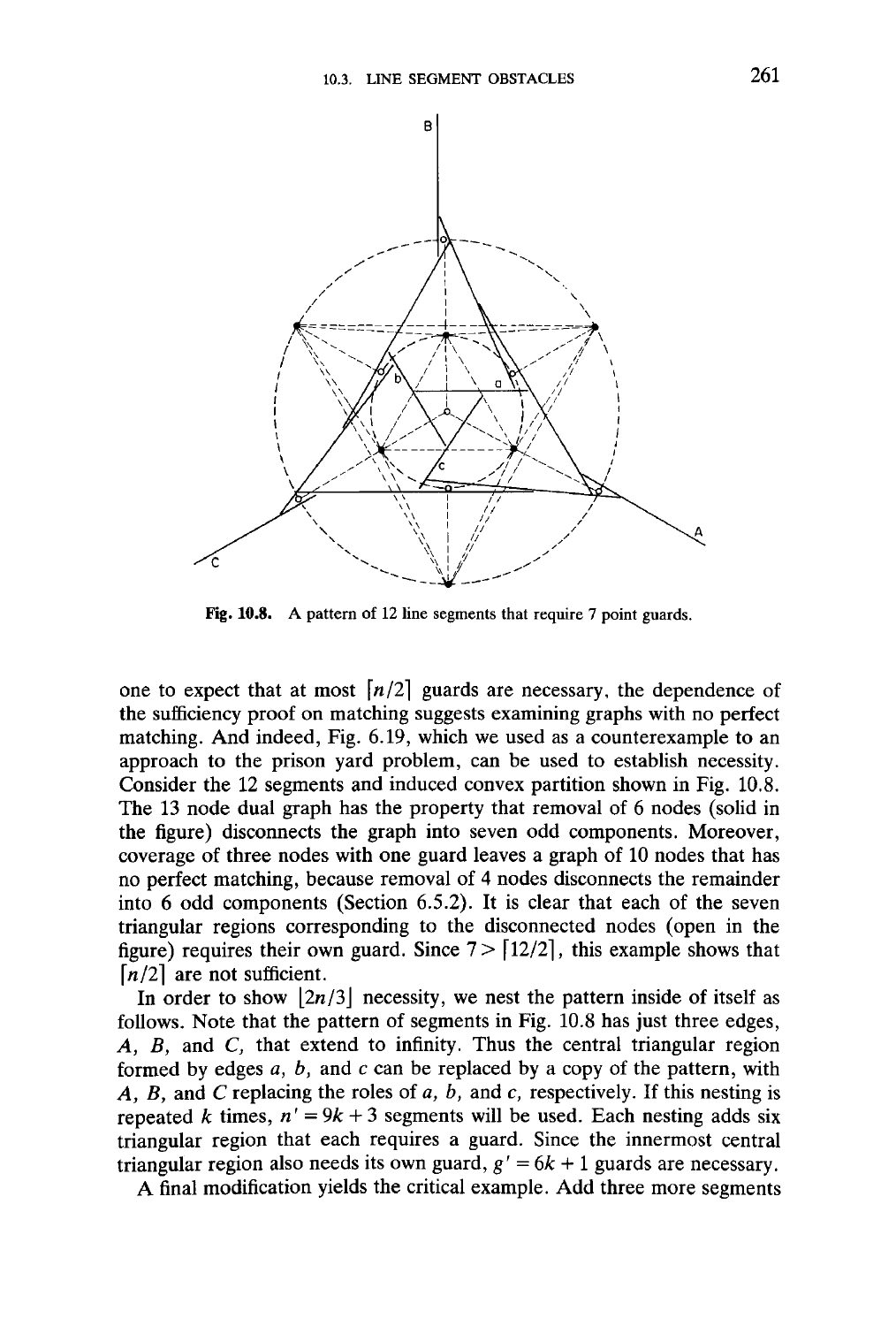

**Fig.** 10.9. Additional segments added to the pattern of Fig. 10.8, which is nested within the dotted triangle.

*A', B',* and C" that angle off of *A, B,* and *C* to infinity, as shown in Fig. 10.9. The cone bound by *A* and *A'* requires its own guard, and similarly for the *B* and *C* cones. Thus the figure has  $n = n' + 3 = 9k + 6$  segments and requires *g = g' + 3 = 6k + 4* guards. Since *[2n/3\ = [(18k +* 12)/3j = *6k +* 4, the formula has been established when  $n \equiv 0 \pmod{3}$ . This example also establishes the  $n \equiv 1 \pmod{3}$  case, since incrementing *n* by 1 does not increase the value of  $|2n/3|$ . The  $n \equiv 2 \pmod{3}$  case can be settled by adding two more segments, shown dashed in Fig. 10.9, forcing the need for another guard. Here  $n = 9k + 8$  and  $\lfloor 2n/3 \rfloor = 6k + 5$ . Thus for every  $n \ge 15$ , there exists an arrangement that requires *[2n/3\* guards. Removing edge *A'* establishes the same formula for  $n = 14$ .  $\Box$ 

It remains to be explored whether the theorem also holds for the degenerate cases or small values of *n* ruled out by the theorem's assumptions. Using Lemma 10.1 for  $n < 14$  easily establishes that  $\lfloor n/2 \rfloor + 1$ guards are sufficient for  $n < 14$ , which, for  $n \ge 5$ , is no greater than  $|2n/3|$ , but the necessity of  $\lfloor 2n/3 \rfloor$  guards for each  $n < 14$  has not been established. If the guards are restricted to vertices the situation changes dramatically.

*THEOREM 10.3* [Boenke and Shermer 1986]. *n* vertex guards are sometimes necessary and always sufficient to cover the plane in the presence of *n* line segment obstacles.

*Proof.* Necessity is established by an arrangement of segments around a circle, as illustrated in Fig. 10.10. Each of the indicated triangular regions is visible only to the two segment endpoints at the base of the triangle. Note the similarity between this example and that used to establish necessity for the prison yard problem (Fig. 6.1).

For sufficiency, partition the plane into  $n + 1$  convex regions as in Theorem 10.2. Each region has at least one segment endpoint on its boundary, and each endpoint borders on two regions. Place a guard at any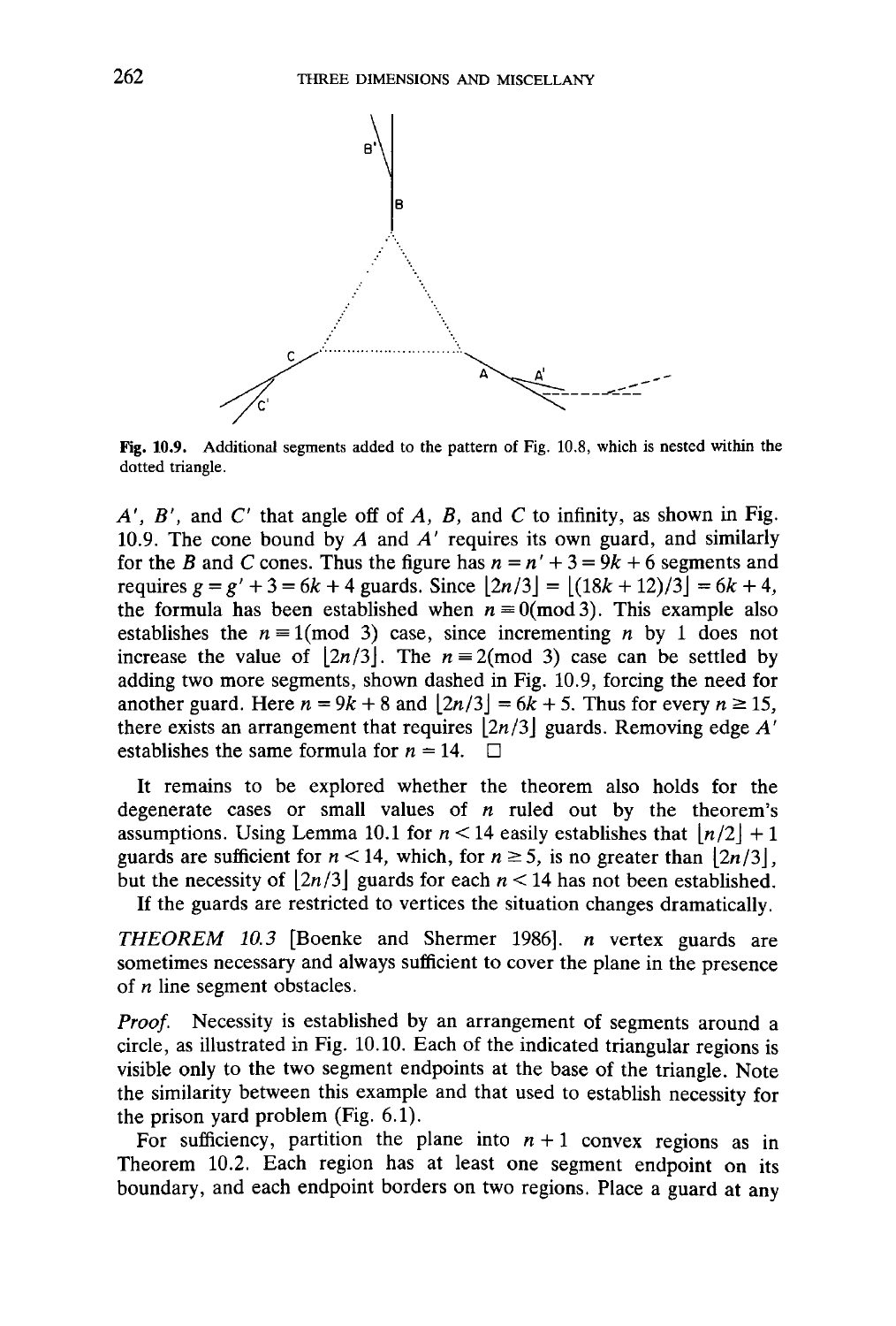

**Fig. 10.10.** An arrangement of 8 line segments that require 8 vertex guards.

endpoint. This covers two regions. Cover the remaining  $n - 1$  regions with a guard at an endpoint on their boundaries.  $\Box$ 

#### **10.4. POINT OBSTACLES**

It may seem that there can be no interesting art gallery questions if the line segment obstacles considered in the previous section are reduced to points, but this is only because we have assumed throughout most of this book that there are no collinear degeneracies. Permitting collinearities and defining visibility to be blocked by points yields two interesting combinatorialgeometric problems, both at least partially unsolved since they were posed in the 1950s and 1960s.

Let P be a set of *n* points in the plane, not all on a line. Such a point set will be called *non-collinear*. Note that any number  $k < n$  of points in P may be collinear. Define points *x* and *y* to be visible to one another if the open line segment *xy* contains no points of *P*. Let  $p^* \in P$  be a point that sees at least as many points of  $P$  as any other, and let  $M(P)$  be this maximum number. Note that  $M(P) = n - 1$  if no three points of P are collinear, with  $p^*$  any point of P. Finally define  $m(n)$  to be the minimum of  $M(P)$  over all point sets of size *n.* Without the non-collinearity stipulation, *m{n)* would be 2 for all *n > 2,* since *M(P)* would be 2 for all sets of collinear points, with *p\** any non-extreme point. But if not all points are on a line, it seems a very difficult problem to find  $m(n)$ . Dirac posed the problem in 1951 (Dirac 1951) and conjectured that  $m(n) = \lfloor n/2 \rfloor$ .<sup>1</sup>

<sup>1.</sup> His original problem was somewhat different: he sought the minimum over all configurations of the maximum number of lines determined by two points that pass through a third. This is not exactly the same problem, because if the two determining points of a line are on opposite sides of the third, the third sees both, but if they are on the same side, the third only sees the closest.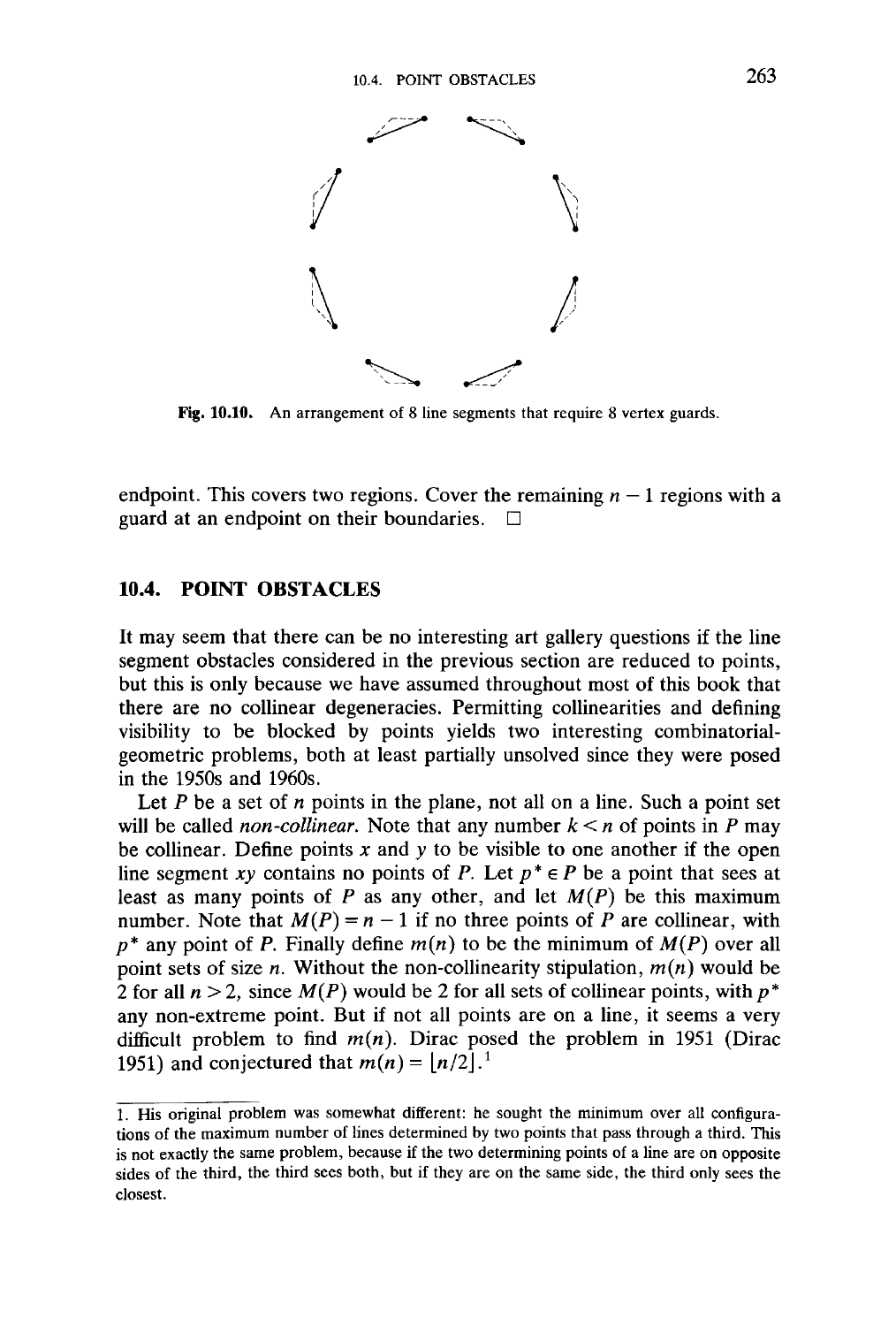

**Fig. 10.11.** A configuration in which no point can see more than  $8 = 12/2 + 2$  other points.

Figure 10.11 shows a configuration that achieves  $M(P) = \frac{1}{2}n + 2$  for even *n*, so  $m(n) \leq \lfloor n/2 \rfloor + 2$ . Dirac offered this simple proof that  $m(n) > \sqrt{n}$ .

Let *p\** be a point that sees a maximum number *k* of other points. Let *L* be a line determined by *p\** and one of these *k* points. We claim that *L* cannot contain more than  $k$  points. For suppose it did contain  $k' > k$  points. Then because not all points of *P* are collinear, there is a point  $p \in P$  not on *L.* For each point  $p_i$  on *L*, either *p* sees  $p_i$ , or *p* sees a point  $p_i$  such that *p*,  $p'_i$ , and  $p_i$  are collinear in that order. Clearly if  $p_i$  and  $p_j$  are two distinct points on  $L$ , then  $p_i$  and  $p_j$  (if they exist) are distinct also. Thus  $p$  sees  $k' > k$  points, contradicting the assumption that  $k$  is the maximum.

Now count the number of points *P* in the following way. Each of the *k* lines through  $p^*$  and the k points it sees contains at most  $k-1$  points distinct from  $p^*$ . Thus  $n \leq k(k-1) + 1$ . Therefore,  $k > \sqrt{n}$ .

Very recently Szemerédi and Trotter proved that  $m(n) > cn$  (Moser 1985), but the precise value of  $c$  is yet to be determined.

A second art gallery question for point obstacles was posed by Moser in 1966 (Moser 1985). Let *P* be a set of *n* non-collinear points. How many guards located at points of *P* are needed to see the unguarded points of P? Again the problem is trivial if no three points are collinear: one guard suffices. And again the other extreme, all points on one line, is uninteresting:  $\lceil (n + 1)/2 \rceil$  are necessary. Moser conjectured that  $O(\log n)$  guards suffice for points arranged in an  $n \times n$  rectangular lattice. More precisely, let  $G(P)$  be the minimum number of points of  $\overline{P}$  that collectively see the other points, and let *g(n)* be the maximum of *G(P)* over all sets of *n* non-collinear points P. We may extend Moser's conjecture to the statement that  $g(n) = O(\log n)$ .

It seems that progress has only been made in the special case of lattice points. Let  $L_n$  be an  $n \times n$  square array of integer lattice points. Then, for example,  $G(L_5) = 2$ , as shown in Fig. 10.12. Abbott (1974) proved that

$$
\frac{\ln n}{2\ln\ln n} < G(L_n) < 4\ln n.
$$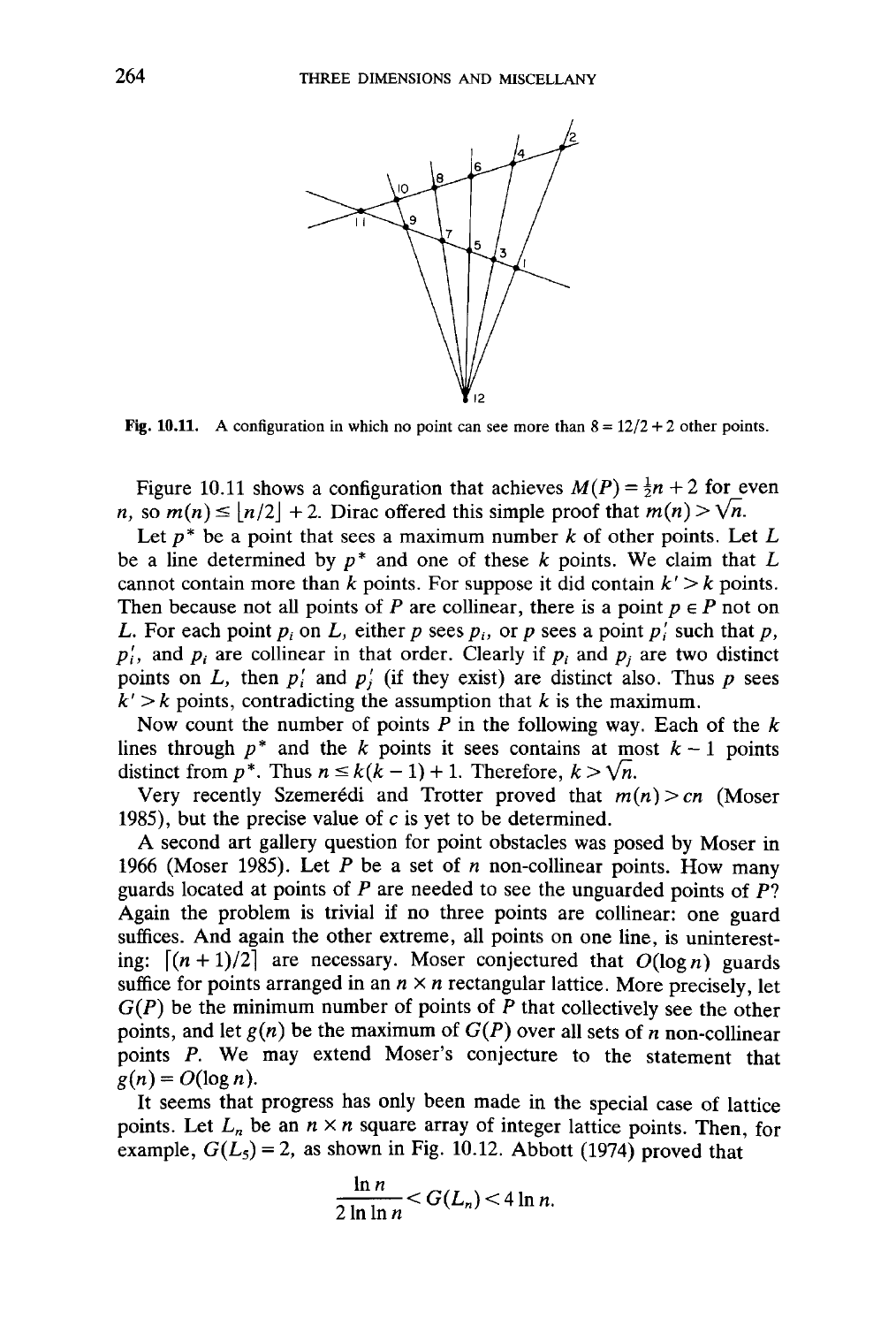

**Fig. 10.12.** A  $5 \times 5$  lattice in which two points can see all the other points.

His proofs are number-theoretic; the natural logs in the lower bound come from the prime number theorem. His lower bound establishes that  $\gamma(n)$  >  $(\ln n^2)/(2 \ln \ln n^2)$ ; that is, this many guards are sometimes necessary, but the sufficiency of  $O(\log n)$  guards has only been established for  $L_n$ , and even here Abbott's proof is non-constructive, and does not yield an explicit placement of guards.

#### **10.5. MIRRORS**

Having opened this book with a problem posed by Klee, it seems appropriate to close with another Klee problem.<sup>2</sup> Let *P* be a polygon, and imagine that all of its edges are perfect mirrors. Is there always at least one interior point from which *P* is completely illuminable by a point light bulb? Is *P* always illuminable from *each* of its points? Assume that the light bulb sends out rays in all directions, and that the standard "angle of reflection = angle of incidence" law of reflection holds. Further assume that a light ray is absorbed if it hits a vertex. Surprisingly, these problems are unsolved for polygons. However, Klee showed the answers to be "no" if curved (differentiable) arcs are permitted. Figure 10.13 shows a region that is not illuminable from the point  $x$ , which is the center of both the upper and lower circular arcs. This shows that not every region is illuminable from each of its points. However, the region is easily seen to be illuminable from, for example, point *y.* Figure 10.14 shows a region that is not illuminable from any of its points. In the figure, *a* and *b,* and *a'* and *b',* are foci of ellipses forming the upper and lower arcs, respectively. An ellipse with foci



**Fig. 10.13.** A region not illuminable from *x,* but illuminable from *y.*

<sup>2.</sup> The original poser of the problem is unknown; Klee popularized the problem in two articles (Klee 1969, 1979).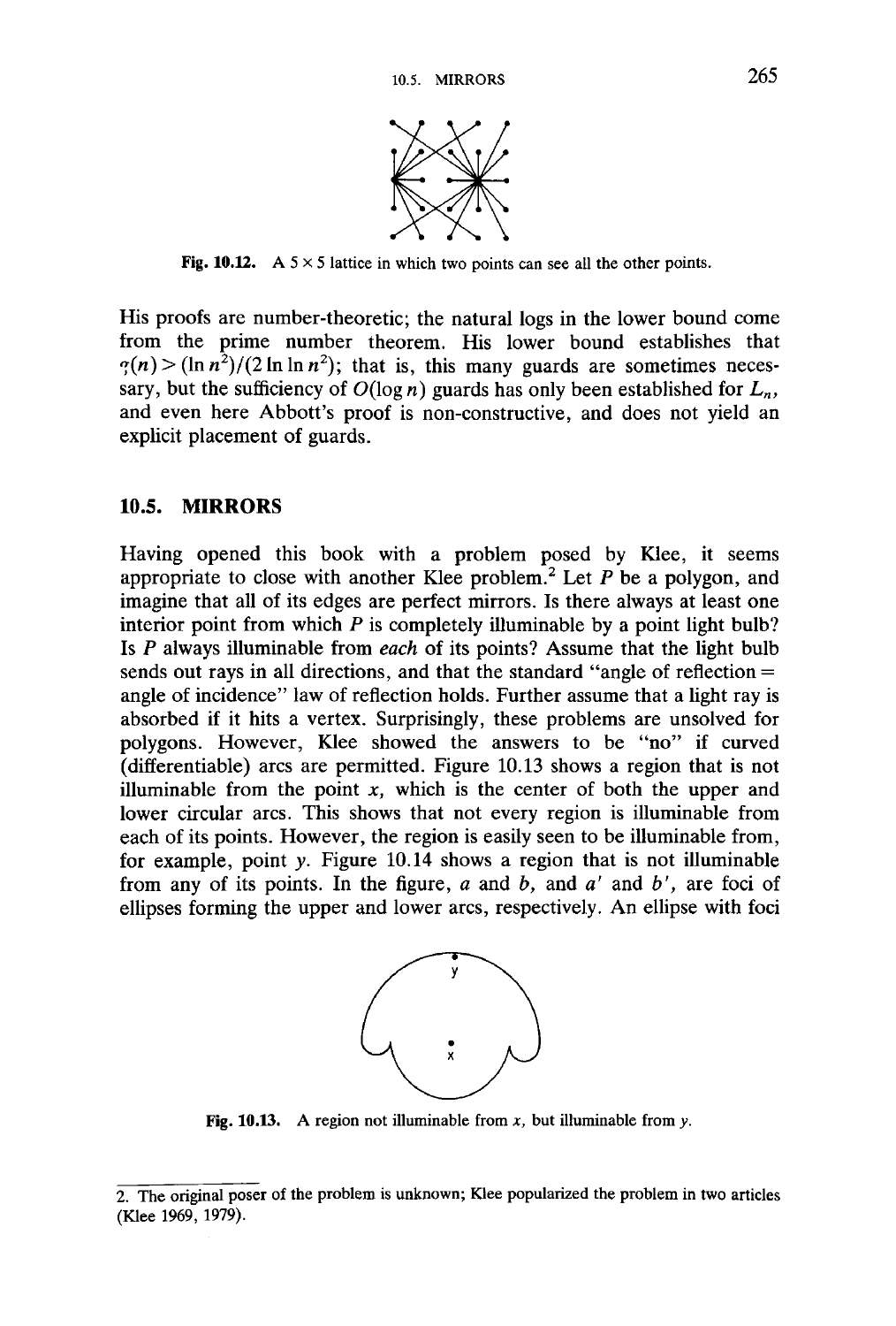

Fig. 10.14. A region not illuminable from any one point.

*a* and *b* has the following properties:

- (1) A ray through *a* immediately reflects through *b,* and vice versa.
- (2) A ray that intersects the open segment *{a, b)* immediately reflects and intersects *{a, b)* again.
- (3) A ray that crosses the major axis but does not intersect the closed segment *[a, b]* immediately reflects to cross the axis without hitting *[a, b]* again.

Thus any light source above the *a'b'* major axis will not illuminate regions *A'* or *B',* and similarly for below the *ab* axis, by property (2). And a light source in *A* will bounce into *B* and back again by property (3), never illuminating *A'* or *B'.*

Although the problem remains unsolved for polygonal regions, some progress has been made in understanding the behavior of single light rays in a *rational* polygon, one whose angles are all rational multiples of  $\pi$ . (Orthogonal polygons are a very special case of rational polygons.) A single light ray is more usually called a "billiard ball" in the now rather substantial literature on the subject. One of the more accessible results is the following.

*THEOREM 10.4* [Boldrighini *et al.* 1978; Kerckhoff *et al.* 1985]. Let *x* be a point in a rational polygon  $P$ , and  $\theta$  a direction. Then, except for a countable number of "exceptional" directions  $\theta$ , the path of a billiard ball issuing from x in the direction  $\theta$  is spatially dense in P, that is, passes arbitrarily close to every point of *P.*

One implication of this result is that every rational polygon is illuminable from each of its points in the sense that no finite area region will be left unilluminated; whether an isolated point could remain in the dark is unclear.

For irrational polygons, almost nothing is known. It is not even known if every triangle admits a dense billiard path.

# **10.6. TABLE OF THEOREMS**

We conclude with a table of the major art gallery theorems discussed in this book.